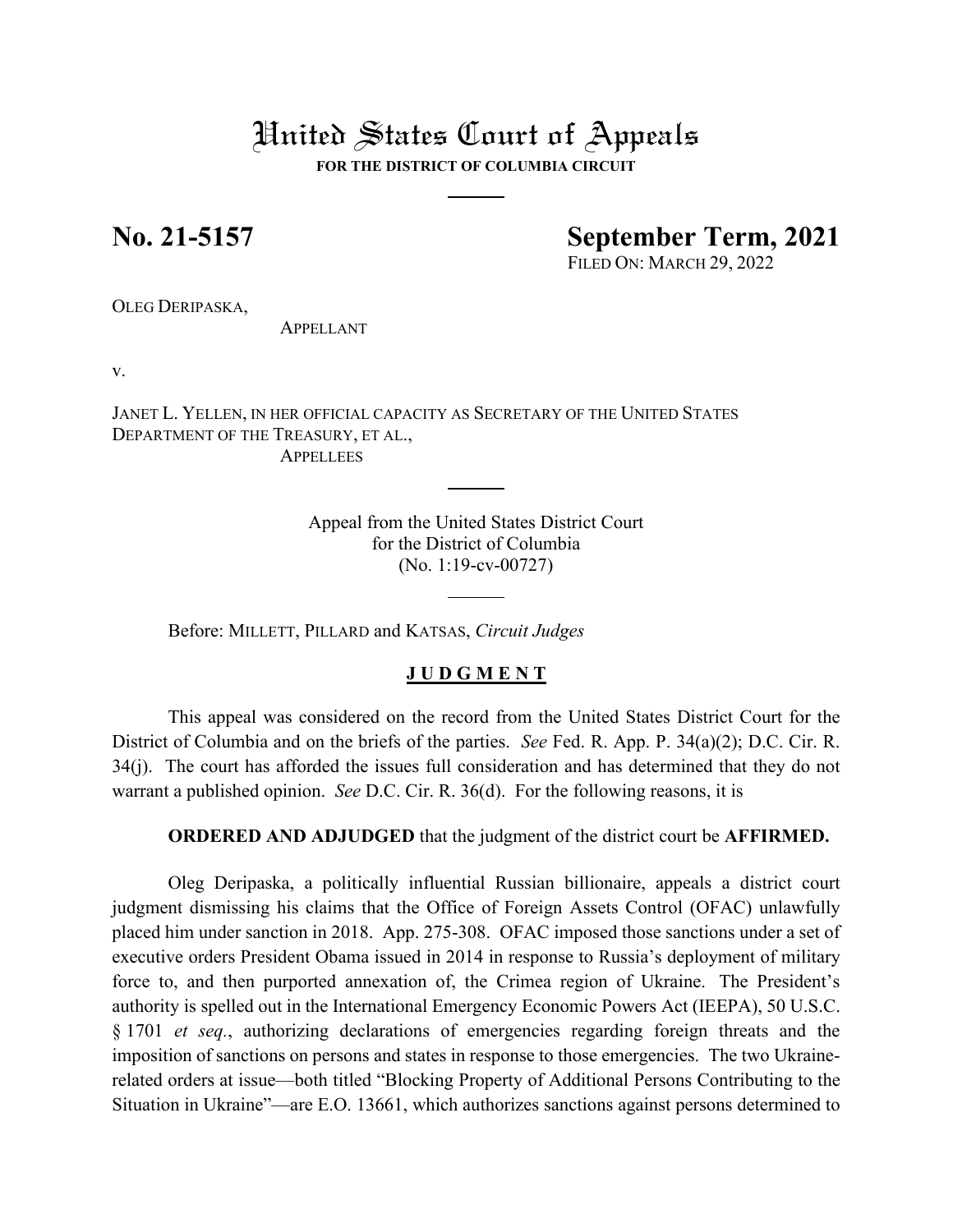have acted on behalf of senior Russian officials (App. 127-29), and E.O. 13662, which authorizes sanctions against persons acting in specified sectors of the Russian economy, including the energy sector (App. 130-32).

Deripaska does not challenge Executive Orders 13661 and 13662 but makes three arguments that the sanctions imposed on him were unlawful. None has merit, and we affirm the district court.

*First*, Deripaska argues that the sanctions exceed OFAC's statutory authority because, he says, they respond not to the threat Russia poses to Ukraine but to a generalized "undeclared national emergency" concerning Russia's "worldwide malign activities." Appellant Br. at 28 (formatting in second quotation altered); *see generally* Appellant Br. at 25-37. Deripaska's only support for that contention is OFAC's April 6, 2018, press release announcing sanctions against him and numerous other actors. App. 239-46. He reads that press release to imply that an undeclared emergency concerning perceived Russian malign activities broader than the Ukraine crisis "may have motivated the agency to undertake the action." Appellant Br. at 29; *see also*  Appellant Br. at 30-31. And he asserts that none of his conduct cited in support of the sanctions relates to Russian activities regarding Ukraine. Appellant Br. at 18-19.

This challenge fails for two reasons, as the district court correctly held. *See* App. 285- 86. First, it is OFAC's evidentiary submission and not its press release that provides the basis for the sanctions. Deripaska seems to suggest that the press release shows that OFAC's official documentation of the sanctions, *see* App. 118-23, 152-60, was a pretext for other, invalid motivations. But nothing about the press release displaces the usual rule that "a court may not reject an agency's stated reasons for acting simply because the agency might also have had other unstated reasons" or motivations, including those stated only after the agency's decision. *Dep't of Com. v. New York*, 139 S. Ct. 2551, 2573 (2019).

Second, the press release appropriately reflects how the executive orders apply to Deripaska by summarizing the extensive justifications OFAC gave in its evidentiary memoranda. Here is what the press release says about Deripaska:

Oleg Deripaska is being designated pursuant to E.O. 13661 for having acted or purported to act for or on behalf of, directly or indirectly, a senior official of the Government of the Russian Federation, as well as pursuant to E.O. 13662 for operating in the energy sector of the Russian Federation economy. Deripaska has said that he does not separate himself from the Russian state. He has also acknowledged possessing a Russian diplomatic passport, and claims to have represented the Russian government in other countries. Deripaska has been investigated for money laundering, and has been accused of threatening the lives of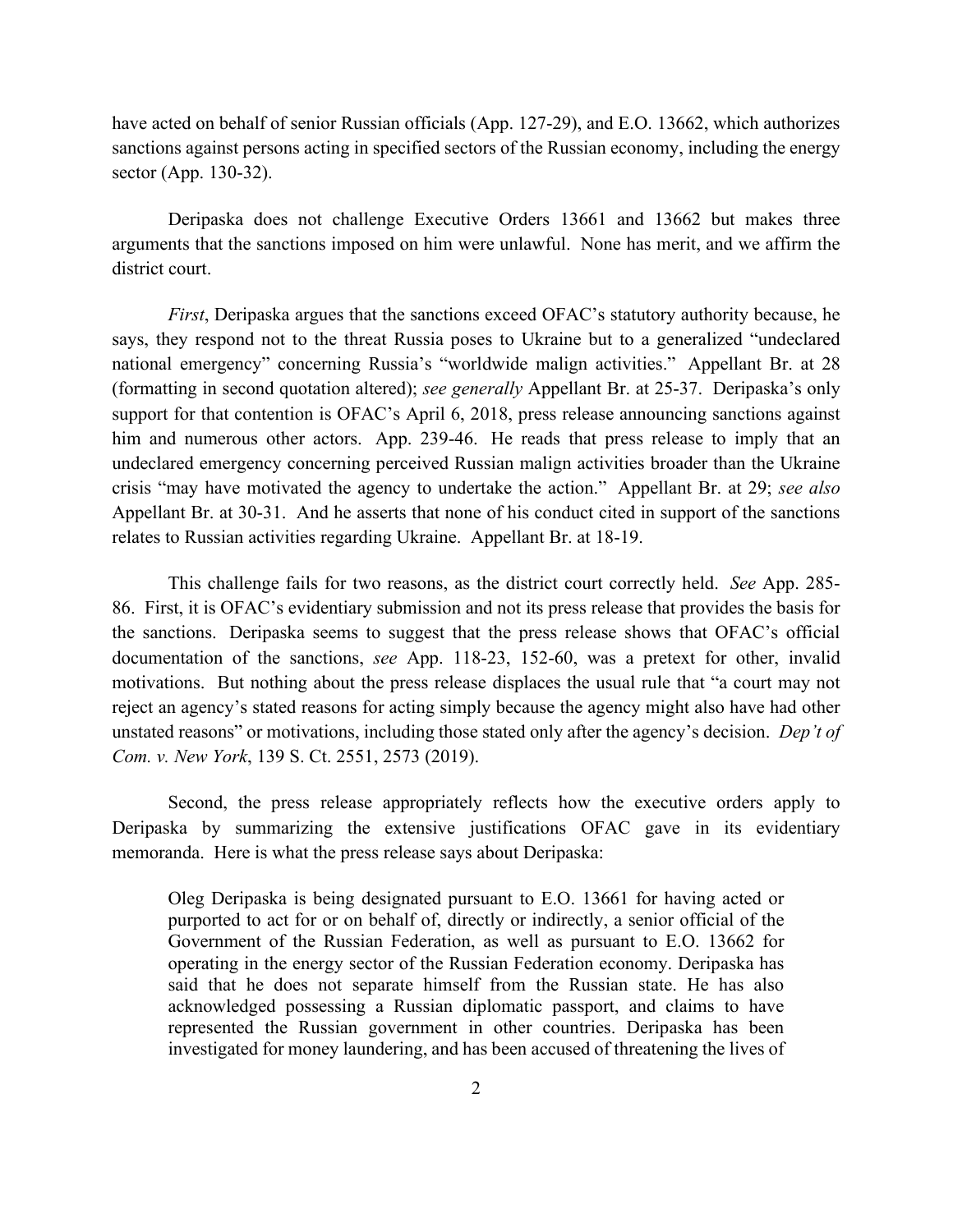business rivals, illegally wiretapping a government official, and taking part in extortion and racketeering. There are also allegations that Deripaska bribed a government official, ordered the murder of a businessman, and had links to a Russian organized crime group.

App. 240. That the press release also places Deripaska's conduct in the context of Russia's other global malign activities does not contradict the basis of the sanctions. The same press release announced sanctions on dozens of persons and entities, some pursuant to the two executive orders at issue in this case, and some pursuant to Executive Order 13582 targeting transactions beneficial to the Syrian government. App. 239. In total, the press release announced sanctions across seven Russian individuals, seventeen Russian government officials, twelve Russian companies, and two state-owned Russian firms. App. 239-46. Its reference to Russia's "worldwide malign activities" is not, as Deripaska would have it, a reference to any distinct, "undeclared" emergency, but a catchall for the spate of announced sanctions across two geopolitical crises. Nothing about the more encompassing references in the press release contradicts or belies the far more specific reasons OFAC gave in its evidentiary memos for sanctioning Deripaska.

In short, there is no evidence that the government acted for reasons other than those it provided, much less that its stated reasons were contrived. *See Dep't of Commerce*, 139 S. Ct. at 2575-76. And, contrary to Deripaska's suggestions, *see* Appellant Br. at 20, 29-32, neither executive order requires a showing of how the particular sanction bears on the declared emergency; rather, the orders reflect the President's judgment that the covered actions contribute to the situation in Ukraine. The two cited executive orders plainly cover the types of actions OFAC attributes to Deripaska.

*Second*, Deripaska argues OFAC acted arbitrarily and capriciously by sanctioning him under E.O. 13661. He contends in particular that OFAC lacked authority to sanction him for conduct that predated the E.O.'s effective date. *See* Appellant Br. at 38-49. But we need not consider questions of the retroactive reach of the IEEPA and E.O. 13661 because the evidence of Deripaska's post-order conduct suffices to support the sanctions. OFAC cites substantial evidence that Deripaska acted on behalf of Russian officials after the President issued E.O. 13661 in 2014. *See* App. 108 (noting that, in the years following the President's E.O., Deripaska laundered money on behalf of President Putin). To the extent there is any ambiguity in the unclassified record regarding the timing of Deripaska's sanctioned conduct, *see* Reply Br. at 15, our review of the classified record confirms that OFAC had sufficient evidence for sanctions based on Deripaska's conduct that post-dated E.O. 13661.

Indeed, we can fairly read OFAC's submissions as describing a long-running pattern of behavior which continued after the executive order issued. Especially in the absence of any evidence that the behavior had ceased, OFAC may rely on past conduct in describing an enduring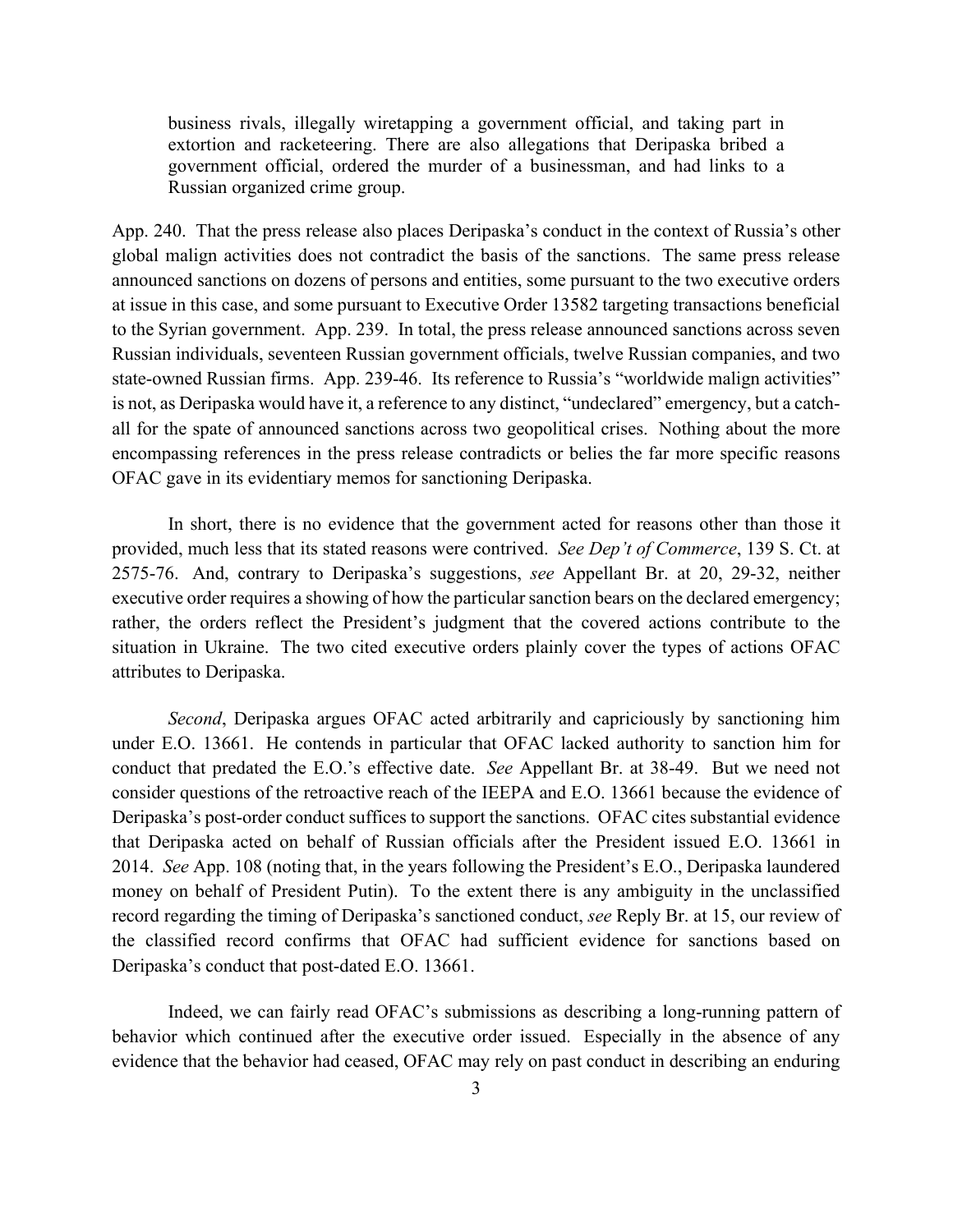course of conduct persisting until the sanctions are imposed. *See Holy Land Found. for Relief & Dev. v. Ashcroft*, 333 F.3d 156, 162 (D.C. Cir. 2003) (holding government could sanction private foundation based partly on evidence tying foundation to terrorist organization before the organization's terrorist designation, because "[t]here was no plausible evidence presented which showed that these ties had been severed"); *see also* Appellee Br. at 32 n.2, 33. The evidence of Deripaska's post-order activities suffices to support the sanctions, and Deripaska makes no objection specifically to contextualizing that evidence by reference to pre-order conduct. Even were he correct that the government could not sanction him for pre-order conduct alone, that is not what happened here.

*Third*, Deripaska argues OFAC acted arbitrarily and capriciously by sanctioning him but not his energy companies under E.O. 13662. Specifically, Deripaska claims that OFAC chose to lift sanctions from two major Russian energy companies—En+ and EuroSibEnergo—on the basis that Deripaska no longer "own[ed]" them, even as it maintains that Deripaska continues to "operate" in Russia's energy sector. *See* Appellant Br. at 49-58. Seeing a contradiction, Deripaska argues he cannot be operating in the energy sector both because he no longer owns those energy companies, retaining only non-controlling stakes, and because the companies are themselves no longer subject to OFAC sanctions. *See* Appellant Br. at 56. But the district court correctly held that "[o]wnership and operation are two distinct concepts, with the latter conveying a far broader scope of conduct." App. 294. In fact, the record reflects Deripaska's continuing and extensive operation in the sector: OFAC found, among other things, that Deripaska "owns 44.95 percent of En+, votes 35 percent of En+ shares, and appoints four of 12 board members to the En+ board of directors," thereby verifying his substantial operation in the sector. App. 157; *see* App. 155- 58. And that OFAC may list and delist energy companies at its discretion to further the President's geopolitical goals does not mean that a delisted company no longer "operates" in the energy sector, nor does it change the facts of Deripaska's ongoing role in those energy companies. *See* Appellee Br. 49-52.

OFAC further found that Deripaska operated in the Russian energy sector by representing the Russian state and Russian energy companies at energy conferences and on international councils—roles which both count as operation in the sector and confirm that Deripaska's somewhat diminished roles in En+ and EuroSibEnergo contributed to such operation. *See, e.g.*, App. 155 (finding these activities "constitute operation in the energy sector of the Russian Federation economy" sufficient for sanctions). Deripaska does not dispute his substantial international role representing Russia and its energy industry, which is an independently sufficient basis supporting OFAC's sanction under E.O. 13662. Deripaska also briefly raises in his Reply Brief an argument that the Russian energy sector does not encompass electricity production, Reply Br. at 31 n.2; he did not raise that argument in his opening brief, and it is accordingly forfeited.